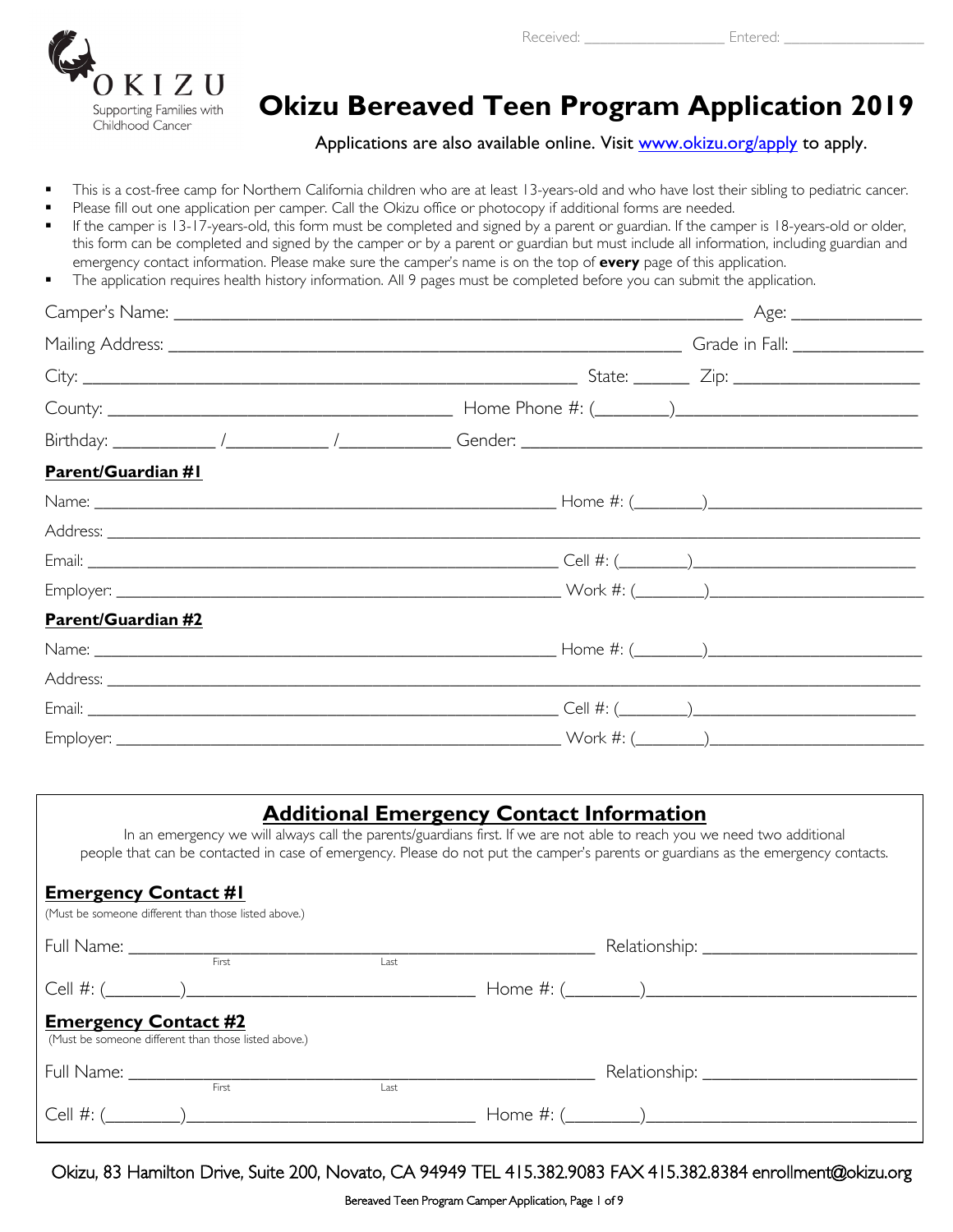#### **Camper's Name: \_\_\_\_\_\_\_\_\_\_\_\_\_\_\_\_\_\_\_\_\_\_\_\_\_\_\_\_\_\_\_**

# **2019 Bereaved Teen Program Dates**

Please indicate all sessions the camper would like to attend.

\_\_\_\_\_ April 5 – 7 \_\_\_\_\_ October 11 – 13

| <b>Transportation</b>                                                                                                            |  |  |  |  |                                                                                                               |
|----------------------------------------------------------------------------------------------------------------------------------|--|--|--|--|---------------------------------------------------------------------------------------------------------------|
| We offer roundtrip bus transportation from the following four locations. Camp Okizu is located 70 miles northeast of Sacramento. |  |  |  |  |                                                                                                               |
| On Friday, the first day of camp, I would like the camper to ride the bus to camp from the following stop:                       |  |  |  |  |                                                                                                               |
|                                                                                                                                  |  |  |  |  | Palo Alto _____ East Bay _____ Sacramento _____ Fairfield _____ None, I will drive my child to camp.          |
| On Sunday, the last day of camp, I would like the camper to ride the bus from camp to the following stop:                        |  |  |  |  |                                                                                                               |
|                                                                                                                                  |  |  |  |  | ____ Palo Alto _____ East Bay _____ Sacramento _____ Fairfield _____ None, I will pick my child up from camp. |

| <b>Past Attendance</b>                                         |                               |
|----------------------------------------------------------------|-------------------------------|
| Has the camper attended Okizu's Bereaved Teen programs before? | If yes, how many times? _____ |
| Has the camper attended Okizu's SIBS Camp before?              | If yes, how many times?       |
| Has the camper attended Okizu's Family Camp before?            | If yes, how many times?       |

| <b>Cancer Patient Information</b>                          |                                                |  |  |  |
|------------------------------------------------------------|------------------------------------------------|--|--|--|
|                                                            |                                                |  |  |  |
|                                                            |                                                |  |  |  |
|                                                            |                                                |  |  |  |
|                                                            |                                                |  |  |  |
|                                                            |                                                |  |  |  |
| Cancer treatment facility (select all that apply):         |                                                |  |  |  |
| California Pacific Medical Center, San Francisco           | _____ John Muir Medical Center, Walnut Creek   |  |  |  |
| <b>Example 21 Kaiser Permanente Oakland Medical Center</b> | Kaiser Permanente Roseville Medical Center     |  |  |  |
| Kaiser Permanente Santa Clara Medical Center               | Lucile Packard Children's Hospital Stanford    |  |  |  |
| Sutter Medical Center, Sacramento                          | UC Davis Medical Center                        |  |  |  |
| ____ UCSF Benioff Children's Hospital Oakland              | UCSF Benioff Children's Hospital San Francisco |  |  |  |
|                                                            |                                                |  |  |  |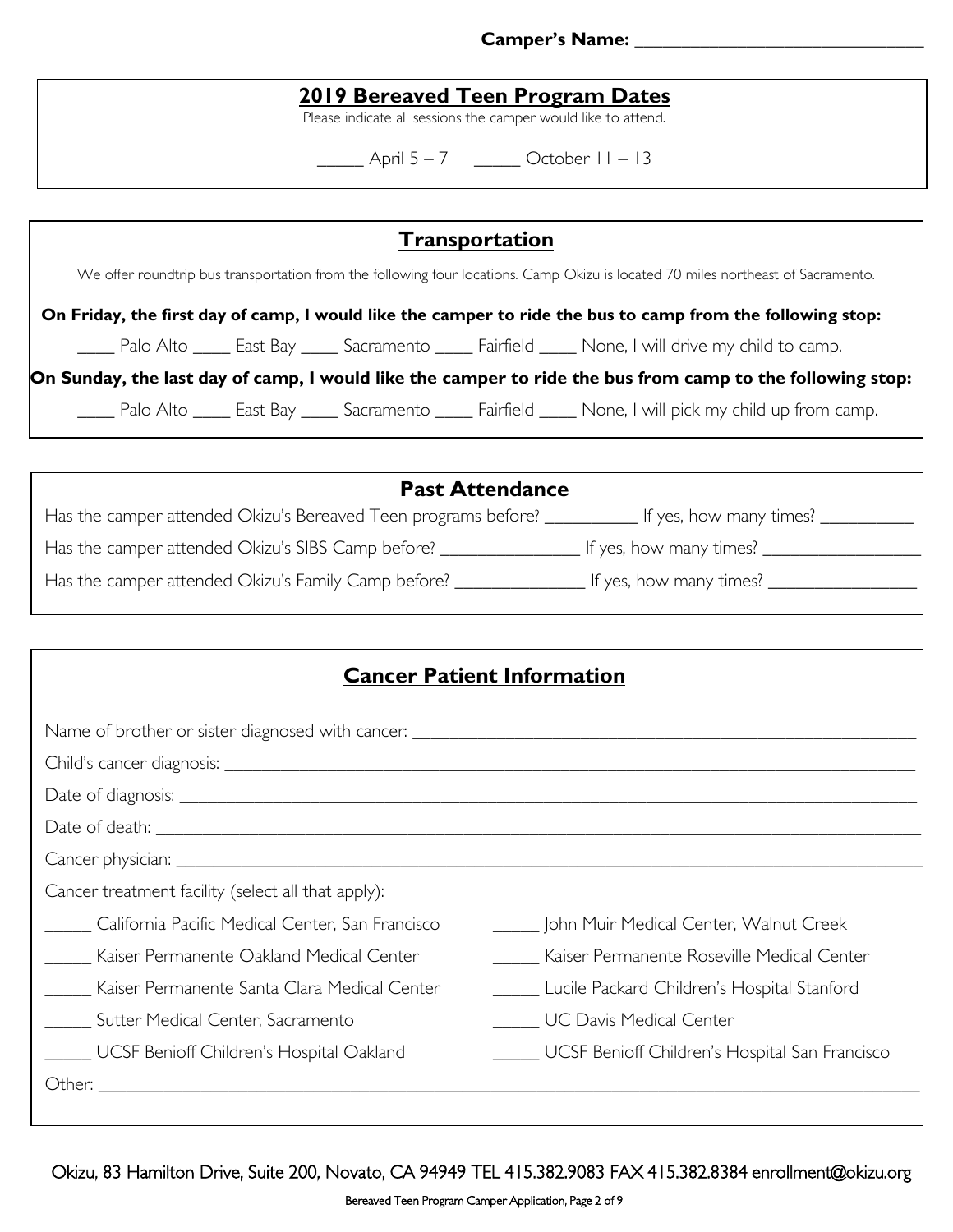# **Additional Household Information**

| <b>Acceptance Information</b><br>Once this application is processed and approved, you will receive an acceptance packet via email or US Post.                                                                                                                                                                                                                                                                          |
|------------------------------------------------------------------------------------------------------------------------------------------------------------------------------------------------------------------------------------------------------------------------------------------------------------------------------------------------------------------------------------------------------------------------|
| How would you like to receive acceptance materials? _______ By Email _______ By US Post<br>If you choose email, please make sure you have provided a legible email address on the front page.                                                                                                                                                                                                                          |
| Would you prefer to receive the acceptance materials in Spanish? ______ Yes ______ No                                                                                                                                                                                                                                                                                                                                  |
| How did you hear about Okizu? Please select all that apply. ____Doctor ____Nurse ____Social Worker _____ Friend                                                                                                                                                                                                                                                                                                        |
| Demographic Information                                                                                                                                                                                                                                                                                                                                                                                                |
| The following questions are optional and will only be used to obtain funding from foundations that require this kind of<br>demographic information.                                                                                                                                                                                                                                                                    |
| Ethnicity<br><b>Income Level Annually</b> ______ Less than \$24,999<br>_______ African American or Black<br>$\frac{1}{2}$ \$25,000 - \$49,999<br>Asian or Pacific Islander<br>$\frac{1}{2}$ \$50,000 - \$74,999<br>Caucasian<br>$\frac{1}{2}$ \$75,000 - \$99,999<br>______ Hispanic or Latino<br>$\frac{1}{1}$ \$100,000 - \$124,999<br>Native American<br>$$125,000 - $149,999$<br>Other<br>$\frac{1}{2}$ \$150,000+ |

### **Photos**

By participating in Okizu's programs, you are authorizing us to use photos or videos of you or your family in our brochures, on our website, or in any other fundraising or public relations material. If you do not wish us to use your images, you need to file a "No Photo Authorization" form with our office. **You need to renew this form every year.** Please call or email our office to obtain this form.

| We Would Love to Have Your Help                                                                                                                                                                                                                                                                      |
|------------------------------------------------------------------------------------------------------------------------------------------------------------------------------------------------------------------------------------------------------------------------------------------------------|
| Occasionally we need volunteers to help with fundraising, to represent Okizu at networking events, etc. and we<br>would love to have your help. If you would like to be added to the list of people whom we contact when we<br>need help, please select the areas with which you be willing to help. |
| Tabling events and Okizu info booths<br>___ Speaking engagements<br>Submitting testimonials and writing letters<br>Okizu representative at events<br>Fundraising event staff (golf tournaments, auctions, etc.)<br>Interviews<br>Media opportunities<br>Other                                        |
|                                                                                                                                                                                                                                                                                                      |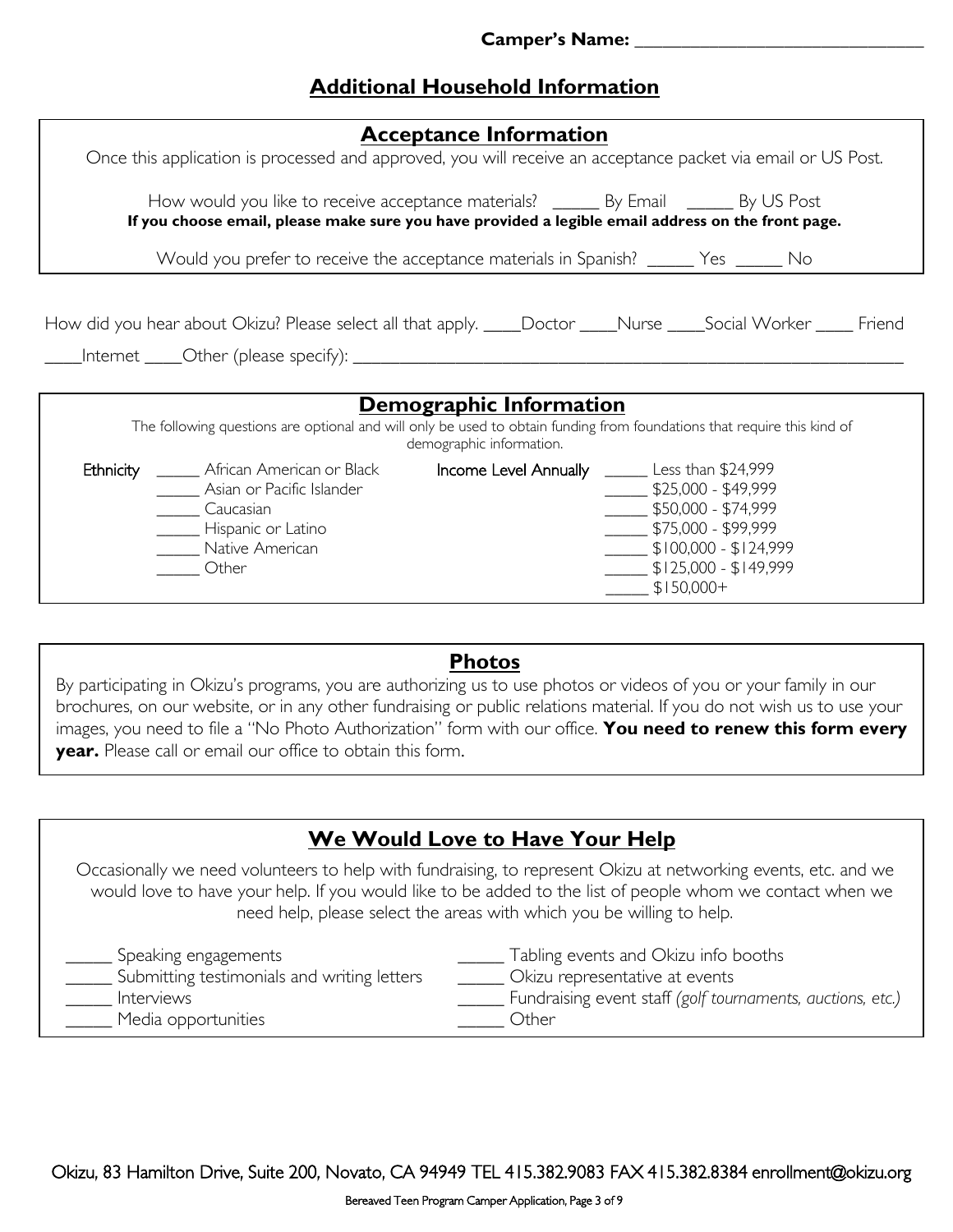# **Okizu Bereaved Teen Program Health History Form**

Parents of participants under 18: Please complete the following Health History Form as part of your child's application. It is essential that we have current health information in order to ensure the safety and well-being of campers during their time at Okizu.

Participants who are over 18: Please complete the following Health History Form as part of your application. Although it says your child in each question, please answer this pertaining to your own health history.

|                                                                                                       |                                           | Height: ____________ feet and inches Weight: ___________ lbs Last Exam Date: (if known) ___________                                                                                                                                                                                                                                                                                                                                                                                                                                                                                                              |              |
|-------------------------------------------------------------------------------------------------------|-------------------------------------------|------------------------------------------------------------------------------------------------------------------------------------------------------------------------------------------------------------------------------------------------------------------------------------------------------------------------------------------------------------------------------------------------------------------------------------------------------------------------------------------------------------------------------------------------------------------------------------------------------------------|--------------|
|                                                                                                       | <b>Allergies and Dietary Restrictions</b> |                                                                                                                                                                                                                                                                                                                                                                                                                                                                                                                                                                                                                  |              |
| Does the camper have any allergies? ______________ Yes _________________ No                           |                                           | If yes, this camper is allergic to: $\Box$ Food $\Box$ Medicine $\Box$ The environment (insect stings, hay fever, etc.)                                                                                                                                                                                                                                                                                                                                                                                                                                                                                          | $\Box$ Other |
|                                                                                                       |                                           | If yes, please provide details about the camper's anaphylaxis, including the date and description of the reaction: ____________________                                                                                                                                                                                                                                                                                                                                                                                                                                                                          |              |
| *Send one non-expired EpiPen to camp with the camper.                                                 |                                           |                                                                                                                                                                                                                                                                                                                                                                                                                                                                                                                                                                                                                  |              |
|                                                                                                       |                                           |                                                                                                                                                                                                                                                                                                                                                                                                                                                                                                                                                                                                                  |              |
| please contact the Okizu office to discuss.<br>repellent, sunburn spray, sunscreen, and lice shampoo. |                                           | The following over-the-counter medications may be given to your child as needed, if deemed necessary, by<br>the camp medical personnel. Over-the-counter medications used at Okizu include: Acetaminophen (Tylenol),<br>Ibuprofen (Advil, Motrin), Antihistamines (Benadryl, Claritin, Zyrtec etc.), combination cough/cold medicines, cough drops, sore throat<br>spray, antacids, laxatives for constipation, Pepto-Bismol, aloe, antibiotic cream, calamine lotion, hydrocortisone cream, insect<br>If your child cannot take any of these medications, please list them below, along with the reason why the |              |
| <b>issues?</b> Mo Yes Mo No                                                                           |                                           | Health History - Please answer all of the following medical questions for your child.<br>For any of the questions with a 'yes' answer, please inform us if the condition will require treatment, restrictions, or other accommodations<br>while your child is at Camp Okizu. Please be specific and if you need more space please attach an extra sheet of paper.<br>Does your child have ADD/ADHD, developmental delays, autism or mental health issues, or behavioral                                                                                                                                          |              |
| If yes, will they be on medication while they are at camp? _____________ Yes ______________ No        |                                           | Will this diagnosis require treatment, restrictions, or accommodations while they are at camp?                                                                                                                                                                                                                                                                                                                                                                                                                                                                                                                   |              |
|                                                                                                       |                                           |                                                                                                                                                                                                                                                                                                                                                                                                                                                                                                                                                                                                                  |              |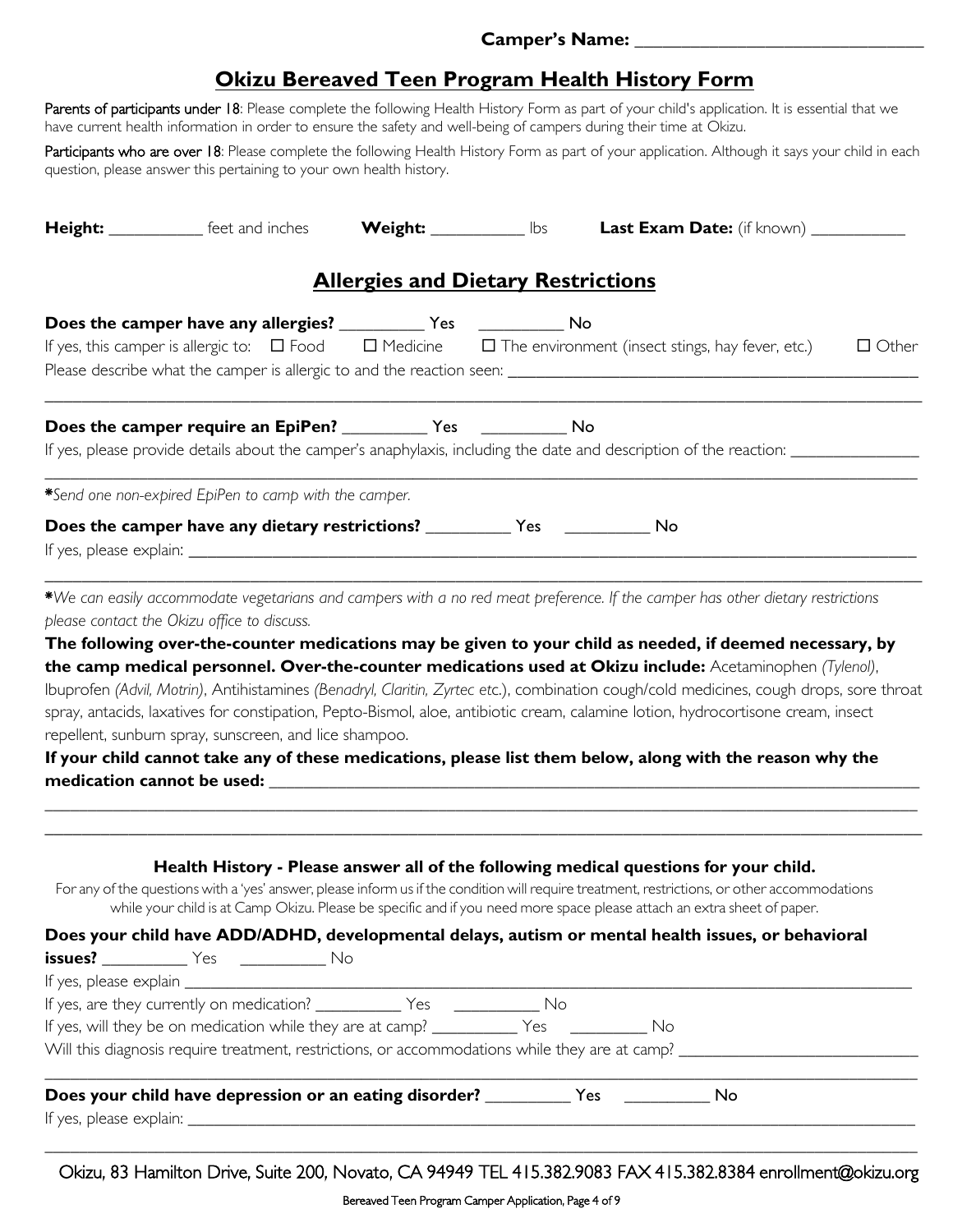| Does your child have asthma, problems breathing, coughing, or lung disease? _________ Yes __________ No                                                                                                                                     |
|---------------------------------------------------------------------------------------------------------------------------------------------------------------------------------------------------------------------------------------------|
|                                                                                                                                                                                                                                             |
| Does your child have seizures, epilepsy, convulsions, fainting, or blackouts? _________ Yes _________ No                                                                                                                                    |
| Does your child have mobility issues, difficulty walking, braces, etc.? _________ Yes _________ No                                                                                                                                          |
| Does your child use a wheelchair, prosthesis, or prosthetic joints? ___________Yes _______________No                                                                                                                                        |
| Does your child have a history of concussions or get headaches? ___________ Yes ____________ No                                                                                                                                             |
| Does your child have visual impairment (uses eyeglasses, contacts, etc.)? ___________ Yes ___________ No                                                                                                                                    |
|                                                                                                                                                                                                                                             |
|                                                                                                                                                                                                                                             |
| Does your child have neck, chest, or back pain or injury? ____________ Yes ____________ No                                                                                                                                                  |
| Does your child have intestinal problems (Crohn's/Colitis/Constipation/Diarrhea/Ulcer)? _______ Yes _______ No                                                                                                                              |
| Does your child have diabetes, heart disease, or high blood pressure? _________ Yes __________ No                                                                                                                                           |
| Does your child have a skin condition or bleeding disorder? ____________ Yes _____________ No                                                                                                                                               |
| Does your child get homesick or have separation issues when away from home? _______ Yes _______ No                                                                                                                                          |
| Does your child wet the bed, sleepwalk, or have nightmares or night terrors? _________ Yes __________ No                                                                                                                                    |
| Has your child ever been hospitalized for a serious injury or operation? ________ Yes ________ No<br>If yes, please explain the reason(s) for hospitalization(s), the serious injury(ies), or the operation(s) and the dates they occurred: |
|                                                                                                                                                                                                                                             |

Camper's Name:

\**It is important to note any signs of illness that camp staff should look out for.*

Okizu, 83 Hamilton Drive, Suite 200, Novato, CA 94949 TEL 415.382.9083 FAX 415.382.8384 enrollment@okizu.org

\_\_\_\_\_\_\_\_\_\_\_\_\_\_\_\_\_\_\_\_\_\_\_\_\_\_\_\_\_\_\_\_\_\_\_\_\_\_\_\_\_\_\_\_\_**\_\_\_\_\_\_\_\_\_\_\_\_\_\_\_\_\_\_\_\_\_\_\_\_\_\_\_\_\_\_\_\_\_\_\_\_\_\_\_\_\_\_\_\_\_\_\_\_\_\_\_\_\_\_\_\_\_**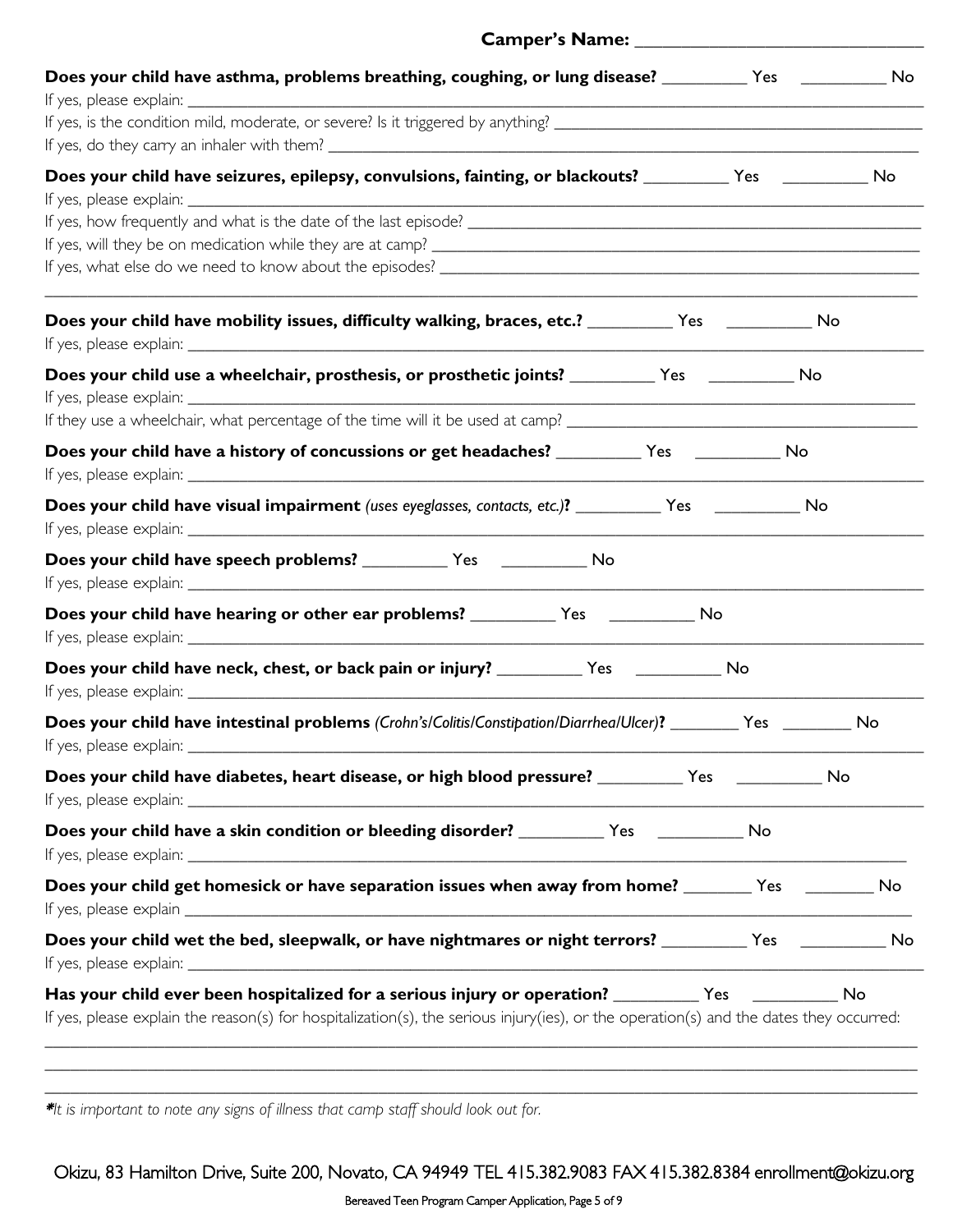| Does your child have any restrictions on activity? ________ Yes ________ No                                                                                                                                                  |  |  |  |  |  |
|------------------------------------------------------------------------------------------------------------------------------------------------------------------------------------------------------------------------------|--|--|--|--|--|
| If yes, please explain what activities must be restricted and any special accommodations that should be made: _________________________                                                                                      |  |  |  |  |  |
| Will your child require any special assistance while at camp(getting dressed, showering, bathroom, etc.)? ___Yes____ No                                                                                                      |  |  |  |  |  |
|                                                                                                                                                                                                                              |  |  |  |  |  |
|                                                                                                                                                                                                                              |  |  |  |  |  |
|                                                                                                                                                                                                                              |  |  |  |  |  |
| Will your child require any treatments while at camp? __________ Yes __________ No                                                                                                                                           |  |  |  |  |  |
| Does your child regularly take any medications that will not be taken at camp? ________ Yes ________ No                                                                                                                      |  |  |  |  |  |
|                                                                                                                                                                                                                              |  |  |  |  |  |
|                                                                                                                                                                                                                              |  |  |  |  |  |
| Please inform us of anything you'd like us to know about your child. This includes other health conditions,<br>mental or physical, that will require treatment, restrictions, or other accommodations while your child is at |  |  |  |  |  |

|  | Camp Okizu. Please be specific. |  |
|--|---------------------------------|--|
|--|---------------------------------|--|

### **Medications**

\_\_\_\_\_\_\_\_\_\_\_\_\_\_\_\_\_\_\_\_\_\_\_\_\_\_\_\_\_\_\_\_\_\_\_\_\_\_\_\_\_\_\_\_\_\_\_\_\_\_\_\_\_\_\_\_\_\_\_\_\_\_\_\_\_\_\_\_\_\_\_\_\_\_\_\_\_\_\_\_\_\_\_\_\_\_\_\_\_\_\_\_\_\_\_\_\_\_\_\_\_\_ \_\_\_\_\_\_\_\_\_\_\_\_\_\_\_\_\_\_\_\_\_\_\_\_\_\_\_\_\_\_\_\_\_\_\_\_\_\_\_\_\_\_\_\_\_\_\_\_\_\_\_\_\_\_\_\_\_\_\_\_\_\_\_\_\_\_\_\_\_\_\_\_\_\_\_\_\_\_\_\_\_\_\_\_\_\_\_\_\_\_\_\_\_\_\_\_\_\_\_\_\_\_

|  | Will the camper be taking any medications while at camp? |  | Nο |
|--|----------------------------------------------------------|--|----|
|--|----------------------------------------------------------|--|----|

1. We cannot dispense any medication not in a prescription container, so please send original prescription container. Any remaining meds will be returned.

2. Due to the large number of medications that we need to dispense at camp, we request that you send only the essentials. No daily vitamins, over the counter pain relievers, or decongestants. We have a supply of these meds and will dispense them as necessary.

3. Meds are given at breakfast, lunch, dinner, and bed time unless absolutely necessary at other specific times.

4. For antibiotics or other meds taken for a limited time (i.e. days 1-20) please note day started.

\**Medicine must be brought to camp in its original packaging.*

| <b>Drug Name/Strength:</b> | <b>Amount:</b> | <b>Frequency:</b> |              |     |  |
|----------------------------|----------------|-------------------|--------------|-----|--|
|                            | Breakfast      | Lunch             | Dinner____   | Bed |  |
| 2.                         | Breakfast      | Lunch             | Dinner____   | Bed |  |
| 3.                         | Breakfast      |                   | Lunch Dinner | Bed |  |
| 4.                         | Breakfast      | Lunch             | Dinner       | Bed |  |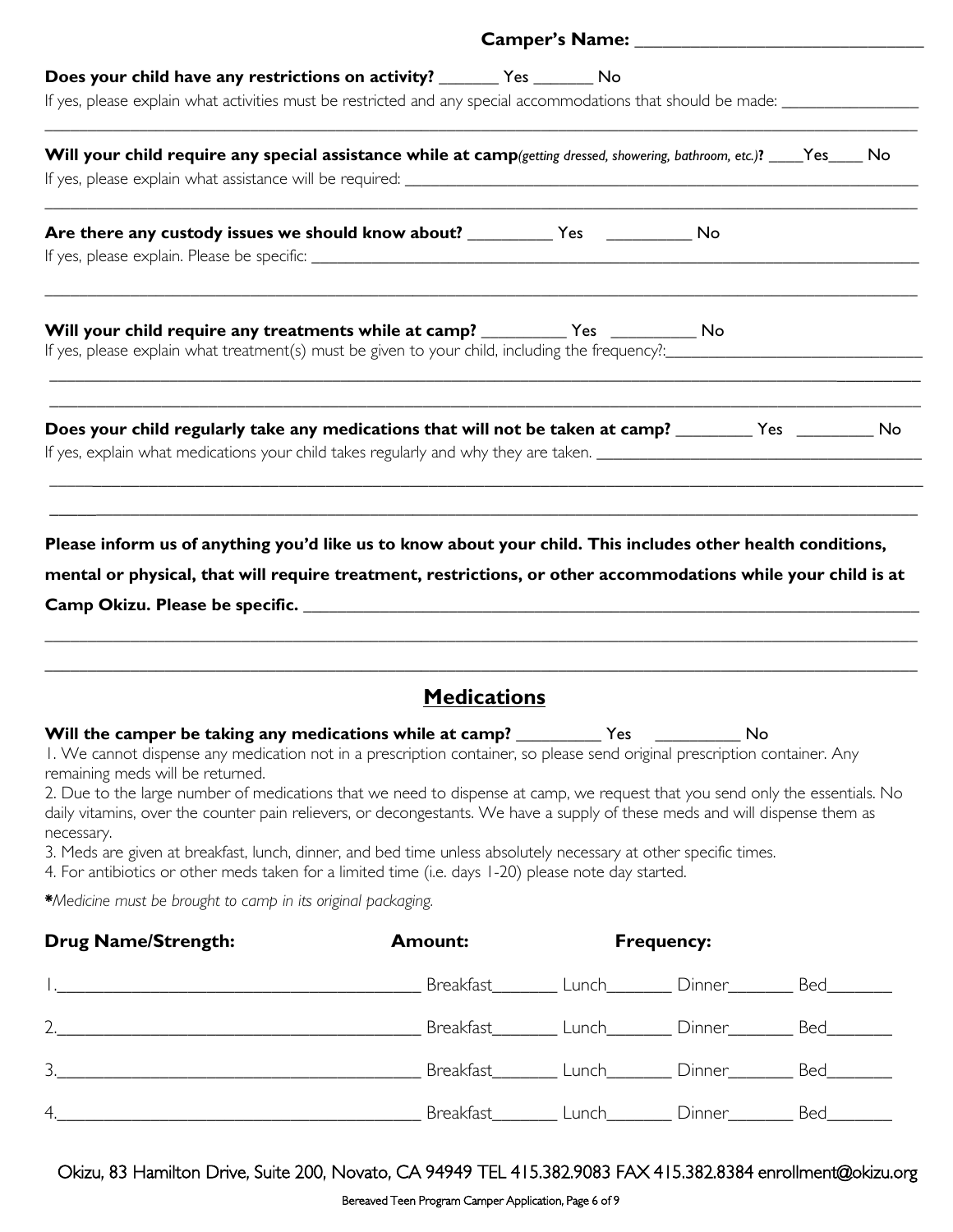#### **Camper's Name: \_\_\_\_\_\_\_\_\_\_\_\_\_\_\_\_\_\_\_\_\_\_\_\_\_\_\_\_\_\_\_**

# **Immunization History**

Okizu requires immunization information and a current tetanus booster to attend camp. Because our camp program has a potential for communicable diseases, we recommend that program participants are appropriately immunized for, at a minimum, the following diseases: tetanus, mumps, measles, rubella, polio, pertussis (whooping cough), and diphtheria. This being said, we recognize that some individuals may not be fully immunized for reasons that are biophysical or of personal choice.

If the participant is not fully immunized or doesn't have a current tetanus booster before camp, you will need to complete the Exemption from Immunization Requirements form.

The participant's immunization status: *Check one of the following:*

 $\Box$  I attest that all immunizations required for the participant are up to date and I have provided the most recent dates below or will provide copies of immunization forms from my health-care provider or state or local government.

 $\Box$  The participant is not fully immunized. Please send me the Exemption from Immunization Requirements form.

Please attach a copy of the participant's immunization record, or list the date of the participant's most recent vaccination below:

| Vaccine:                                                                                                      | Dates: | mo/yr | mo/yr | mo/yr                                                                                                                  | mo/yr | mo/yr |
|---------------------------------------------------------------------------------------------------------------|--------|-------|-------|------------------------------------------------------------------------------------------------------------------------|-------|-------|
| Diptheria, Pertussis, Tetanus<br>(TdaP or DTdaP)                                                              |        |       |       |                                                                                                                        |       |       |
| Tetanus booster (dT or TdaP)*                                                                                 |        |       |       |                                                                                                                        |       |       |
| <b>MMR</b> (Measels, Mumps, Rubella)                                                                          |        |       |       |                                                                                                                        |       |       |
| Polio (IPV/OPV)                                                                                               |        |       |       |                                                                                                                        |       |       |
| Haemophilus Influenza B (HIB)                                                                                 |        |       |       |                                                                                                                        |       |       |
| PCV (Pneumococcal)                                                                                            |        |       |       |                                                                                                                        |       |       |
| <b>Hepatitis A</b>                                                                                            |        |       |       |                                                                                                                        |       |       |
| <b>Hepatitis B</b>                                                                                            |        |       |       |                                                                                                                        |       |       |
| <b>Chicken Pox (Varicella)</b>                                                                                |        |       |       | <u> Alexandria (Carlo Carlo Carlo Carlo Carlo Carlo Carlo Carlo Carlo Carlo Carlo Carlo Carlo Carlo Carlo Carlo Ca</u> |       |       |
| <b>Meningococcal Meningitis (MCV4)</b>                                                                        |        |       |       |                                                                                                                        |       |       |
| If the participant has not been fully immunized or has had any of the above illnesses, please explain. Please |        |       |       |                                                                                                                        |       |       |
| include dates and details.                                                                                    |        |       |       |                                                                                                                        |       |       |
|                                                                                                               |        |       |       |                                                                                                                        |       |       |
|                                                                                                               |        |       |       |                                                                                                                        |       |       |
| Has the participant had a TB test? _______ Yes _________ No                                                   |        |       |       |                                                                                                                        |       |       |
|                                                                                                               |        |       |       |                                                                                                                        |       |       |
| <b>What was the result of the participant's most recent TB test</b> ? _____ Positive _____ Negative           |        |       |       |                                                                                                                        |       |       |
|                                                                                                               |        |       |       |                                                                                                                        |       |       |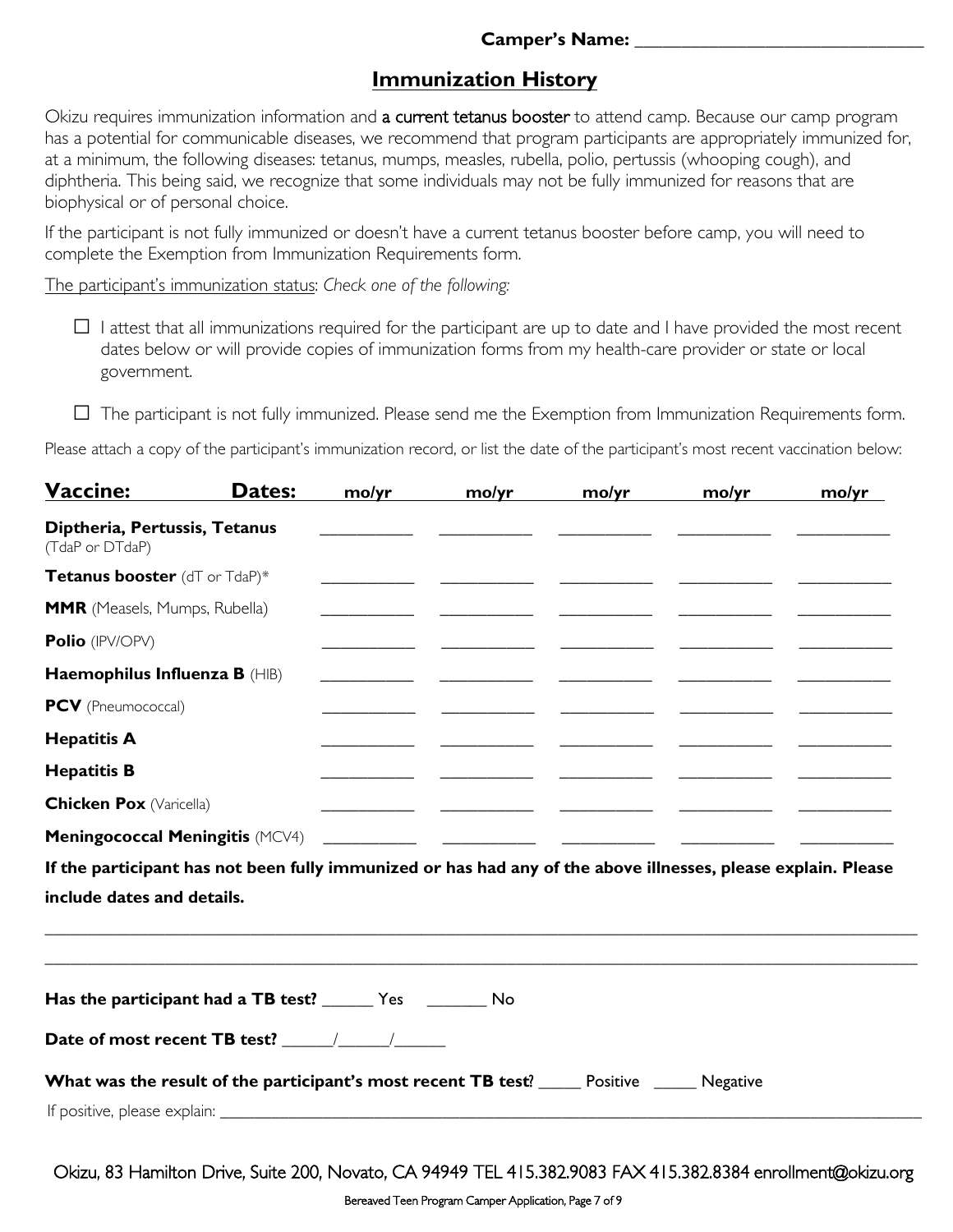|  |  |  |  |  | <b>Health Insurance and Doctor Information</b> |
|--|--|--|--|--|------------------------------------------------|
|--|--|--|--|--|------------------------------------------------|

| <b>Doctor Information</b>                                                                 |  |
|-------------------------------------------------------------------------------------------|--|
|                                                                                           |  |
| <b>Health Insurance</b> – attach a copy of your insurance card or complete the following: |  |
|                                                                                           |  |
|                                                                                           |  |
|                                                                                           |  |
|                                                                                           |  |
|                                                                                           |  |
|                                                                                           |  |
|                                                                                           |  |
|                                                                                           |  |

### **Okizu Bereaved Teen Weekend Authorization to Consent to Treatment Medical Waiver**

If the camper is 13 to 17-years-old, this form must be completed and signed by a parent or guardian. If the camper is 18-years-old or older, this form can be completed and signed by the camper.

I am the parent/guardian of \_\_\_\_\_\_\_\_\_\_\_\_\_\_\_\_\_\_\_\_\_\_\_\_\_\_\_\_\_\_\_\_\_\_\_\_\_\_\_\_\_\_\_\_\_\_, a minor. I authorize Okizu Camp personnel to (i) consent to any x-ray examination, anesthetic, medical, dental, or surgical diagnosis or treatment, and hospital care which is deemed advisable by any physician, dentist, or surgeon; and (ii) obtain a copy of any of my child's health records and to communicate with and receive information from any of my child's health providers about my child's health status or history.

I understand that reasonable measures will be taken to safeguard the health and safety of campers and that I will be notified as soon as possible in case of an emergency. However, in the event of my child's illness or accident, I will not hold Camp Okizu, the Okizu Foundation, or any of its directors, employees, or agents liable for harm to my child. This authorization shall remain effective until revoked in writing.

#### **OR**

My name is \_\_\_\_\_\_\_\_\_\_\_\_\_\_\_\_\_\_\_\_\_\_\_\_\_\_\_\_\_\_\_\_\_\_\_\_\_\_\_\_\_\_\_\_\_\_. I authorize Okizu Camp personnel to (i) consent to any x-ray examination, anesthetic, medical, dental, or surgical diagnosis or treatment, and hospital care which is deemed advisable by any physician, dentist, or surgeon; and (ii) obtain a copy of any of my health records and to communicate with and receive information from any of my health providers about my health status or history.

In the event of my illness or accident, I will not hold Camp Okizu, the Okizu Foundation, or any of its directors, employees, or agents liable for harm to myself. This authorization shall remain effective until revoked in writing.

### **Please print name: \_\_\_\_\_\_\_\_\_\_\_\_\_\_\_\_\_\_\_\_\_\_\_\_\_\_\_\_\_\_\_\_\_\_\_\_\_\_\_\_\_\_\_ Date: \_\_\_\_\_\_\_\_\_\_\_\_\_\_\_\_\_\_\_\_\_\_\_\_\_**

### **Signature: \_\_\_\_\_\_\_\_\_\_\_\_\_\_\_\_\_\_\_\_\_\_\_\_\_\_\_\_\_\_\_\_\_\_\_\_\_\_ Relationship: \_\_\_\_\_\_\_\_\_\_\_\_\_\_\_\_\_\_\_\_\_\_\_\_\_\_\_\_\_\_\_\_**

\**If for religious or other reasons you cannot sign this, contact the camp for a legal waiver which must be signed for attendance*.